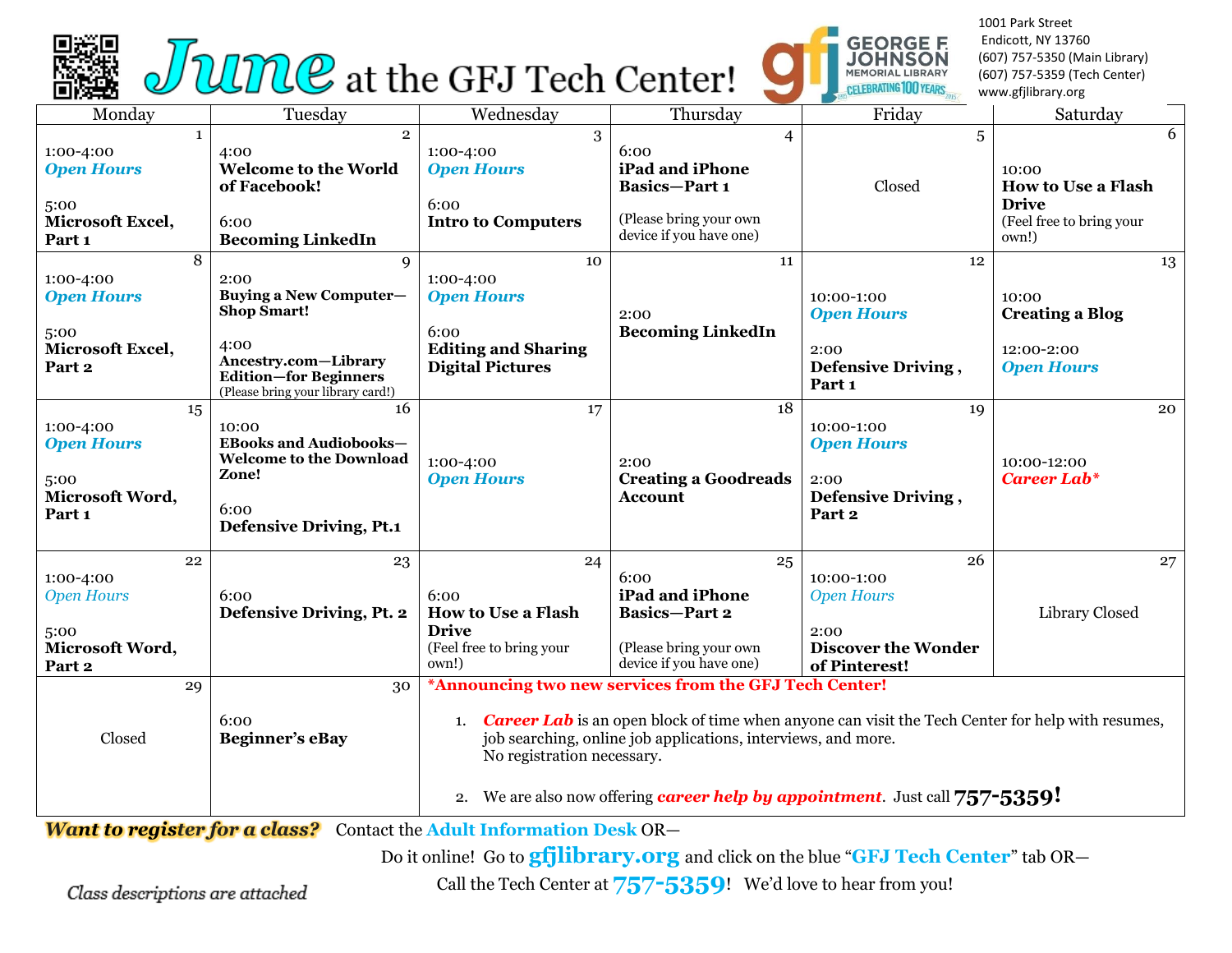



# $J$   $U$   $R$   $C$  classes at the GFJ Tech Center!

# **Ancestry.com—Library Edition—for Beginners** *Tuesday 6/9 at 4:00*

 This workshop is an introduction to the Ancestry Library Edition database. Users can search U.S. census records, Social Security records, birth and death records, immigration records, military and other vital records for genealogical research. This workshop is targeted to BEGINNERS and those who have not used the Ancestry Library Edition, which is available FREE at the library. *Please bring your library card to class!*

#### **Becoming LinkedIn** *Tuesday 6/2 at 6:00 and Thursday 6/11 at 2:00*

 LinkedIn is a social media site that allows you to share your professional life with others. Use it to build professional networks or something future employers will see in order to learn more about you. In this class you will set up a LinkedIn account and get some tips about how to use it.

#### **Beginner's eBay** *Tuesday 6/30 at 6:00*

 Do you have stuff you want to sell? Are you looking for an item that is no longer sold in stores? EBay may be able to help. Learn how to create an eBay account that will help you buy and sell items. Get some tips about buying items and selling your stuff.

#### **Buying a New Computer—Shop Smart!** *Tuesday 6/9 at 2:00*

 Whether you need it for home, school or your business, a new computer can be a major purchase. There are a lot of factors to consider such as price, warranty, memory, and type of computer. This workshop will offer some practical advice that will help you select the right computer for your needs.

#### **Career Help by Appointment**

 Need help with something job-related? A resume? An online Job application? For help with these and/or other career challenges, please call the Tech Center at **757-5359** to set up an appointment with Joanna.

#### **Career Lab** *Saturday 6/20 from 10:00-12:00*

 Career Lab is an open block of time when anyone can visit the Tech Center for help with resumes, job searching, online job applications, interviews and more. No registration necessary.

#### **Creating a Blog** *Saturday 6/13 at 10:00*

 A blog is a great way to make your own personal space on the Internet where you share your interests and start conversations. Learn how to create a blog through Wordpress.com and create a space where you can share what you are passionate about.

#### **Creating a Goodreads Account** *Thursday 6/18 at 2:00*

 Goodreads is a social media site that allows you to share and discuss books you've read and books you want to read. Learn how to create a Goodreads account and start building your Goodreads library.

**Defensive Driving** *Part 1 is offered on Friday 6/12 at 2:00 OR Tuesday 6/16 at 6:00 Part 2 is offered on Friday 6/19 at 2:00 and Tuesday 6/23 at 6:00 Please note: Part 2 is simply a block of time in which you can finish your test with assistance. You do not necessarily need to sign up for Part 2 when you sign up for Part 1.*

- Take a defensive driving course completely online! The first workshop will help you enroll, pay for the course, and start on the six hours of videos, lessons and brief quizzes. To take the course, participants will need to pay a fee of \$24.95 online with a valid credit card.
- This New York DMV-approved Point and Insurance Reduction Program online course can be completed at home, in about 6 hours; the second session is available for those who wish to continue the class in the Tech Center, with assistance.
- Upon completion, participants will receive a certificate entitling them to a 10% reduction, for 3 years, of their insurance premiums. If you have a traffic ticket, this course can mean a 4-point reduction on your driving record.